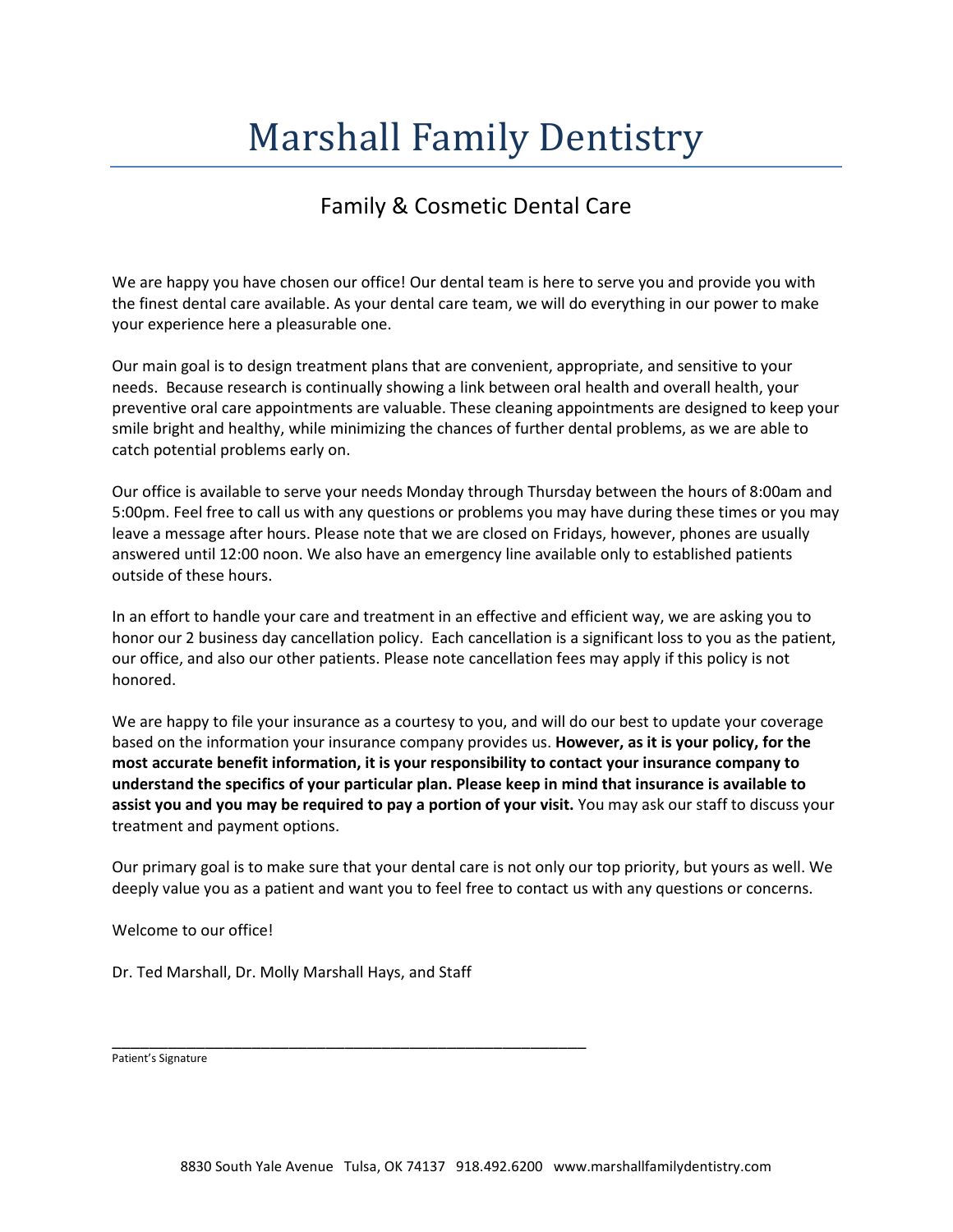## **MARSHALL FAMILY DENTISTRY REGISTRATION FORM**

(Please print)

Today's date:

| <b>PATIENT INFORMATION</b>                                    |                                  |                       |               |                   |                    |                              |                     |                             |
|---------------------------------------------------------------|----------------------------------|-----------------------|---------------|-------------------|--------------------|------------------------------|---------------------|-----------------------------|
| Patient's last name:                                          |                                  | First:                |               | Middle            |                    |                              |                     | Marital status (circle one) |
|                                                               |                                  |                       |               |                   | $\Box$ Mr.<br>Mrs. | $\Box$ Miss<br>$\square$ Ms. |                     | Single/Mar/Div/Sep/Wid      |
| Is this your legal name:                                      | If not, what is your legal name? |                       |               | (E-mail address): |                    | Birth date:                  | Age:                | Sex:                        |
| $\Box$ Yes<br>$\Box$ No                                       |                                  |                       |               |                   |                    |                              |                     | $\square$ M $\square$ F     |
| Street address:                                               |                                  |                       |               |                   | Social Security #: |                              | Home phone #:       |                             |
|                                                               |                                  |                       |               |                   |                    |                              |                     |                             |
| City:                                                         | State:                           |                       |               | Zip Code:         |                    |                              | Preferred Pharmacy: |                             |
|                                                               |                                  |                       |               |                   |                    |                              |                     |                             |
| Occupation:                                                   |                                  | Employer:             |               |                   |                    | Employer phone #:            |                     |                             |
|                                                               |                                  |                       |               |                   |                    |                              |                     |                             |
| Chose this office because/referred by (please check one box): |                                  |                       |               |                   |                    |                              |                     |                             |
| $\Box$ Family                                                 |                                  |                       | $\Box$ Friend |                   |                    |                              |                     | Close to home/work          |
| Internet/Google                                               |                                  |                       | Insurance     |                   |                    |                              | Other               |                             |
| Other family members seen here:                               |                                  |                       |               |                   |                    |                              |                     |                             |
|                                                               |                                  |                       |               |                   |                    |                              |                     |                             |
|                                                               |                                  |                       |               |                   |                    |                              |                     |                             |
|                                                               |                                  | INSURANCE INFORMATION |               |                   |                    |                              |                     |                             |

| I<br><b>INSURANCE INFORMATION</b>     |      |        |       |       |  |
|---------------------------------------|------|--------|-------|-------|--|
| Is this patient covered by insurance? |      | l Yes  | l No  |       |  |
| Please indicate primary insurance:    |      |        |       |       |  |
| Patient's relationship to subscriber: | Self | Spouse | Child | Other |  |
|                                       |      |        |       |       |  |

| IN CASE OF EMERGENCY                                           |                          |               |               |
|----------------------------------------------------------------|--------------------------|---------------|---------------|
| Name of local friend or relative (not living at same address): | Relationship to patient: | Home phone #: | Work phone #: |
|                                                                |                          |               |               |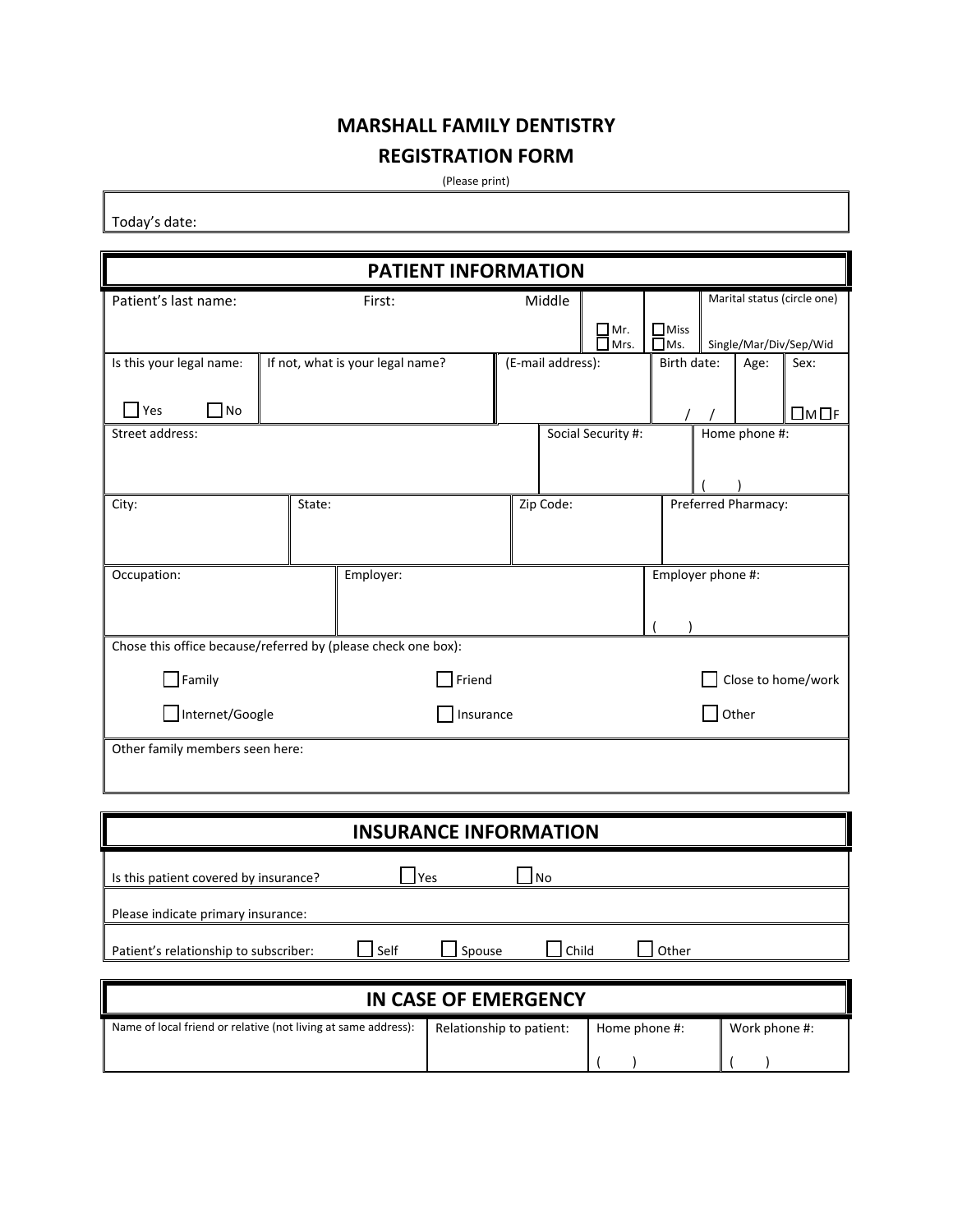### **DENTAL HEALTH HISTORY**

Physician's name \_\_\_\_\_\_\_\_\_\_\_\_\_\_\_\_\_\_\_\_\_\_Office phone (\_\_\_\_\_) \_\_\_\_\_\_\_\_\_\_\_\_\_\_\_\_\_\_\_Date of last visit\_\_\_\_\_\_\_\_\_\_\_\_\_ If you can answer yes, please check any of the following and explain in the space provided.  $\Box$  Are you taking any medications, pills, or drugs?<br> $\Box$  Are you taking any medications, pills, or drugs?<br> Do you require any anti-biotic pre-medication prior to dental work? \_\_\_\_\_\_\_\_\_\_\_\_\_\_\_\_\_\_\_\_\_\_\_\_\_\_\_\_\_\_\_ Are you under medical treatment now? \_\_\_\_\_\_\_\_\_\_\_\_\_\_\_\_\_\_\_\_\_\_\_\_\_\_\_\_\_\_\_\_\_\_\_\_\_\_\_\_\_\_\_\_\_\_\_\_\_\_\_\_\_\_ Within the last 5 year, have you been hospitalized for surgery/illness? Have you been told that you snore? \_\_\_\_\_\_\_\_\_\_\_\_\_\_\_\_\_\_\_\_\_\_\_\_\_\_\_\_\_\_\_\_\_\_\_\_\_\_\_\_\_\_\_\_\_\_\_\_\_\_\_\_\_\_\_\_\_ Do you use tobacco? (please specify form and amount) \_\_\_\_\_\_\_\_\_\_\_\_\_\_\_\_\_\_\_\_\_\_\_\_\_\_\_\_\_\_\_\_\_\_\_\_\_\_\_\_\_

\_\_\_\_\_\_\_\_\_\_\_\_\_\_\_\_\_\_\_\_\_\_\_\_\_\_\_\_\_\_\_\_\_\_\_\_\_\_\_\_\_\_\_\_\_\_\_\_\_\_\_\_\_\_\_\_\_\_\_\_\_\_\_\_\_\_\_\_\_\_\_\_\_\_\_\_\_\_\_\_\_\_\_\_\_\_\_\_\_\_\_\_\_ \_\_\_\_\_\_\_\_\_\_\_\_\_\_\_\_\_\_\_\_\_\_\_\_\_\_\_\_\_\_\_\_\_\_\_\_\_\_\_\_\_\_\_\_\_\_\_\_\_\_\_\_\_\_\_\_\_\_\_\_\_\_\_\_\_\_\_\_\_\_\_\_\_\_\_\_\_\_\_\_\_\_\_\_\_\_\_\_\_\_\_\_\_

Please explain any "yes" answers:

Women: Are you…

 $\Box$  Pregnant/Trying to get pregnant

**Nursing** 

Taking oral contraceptives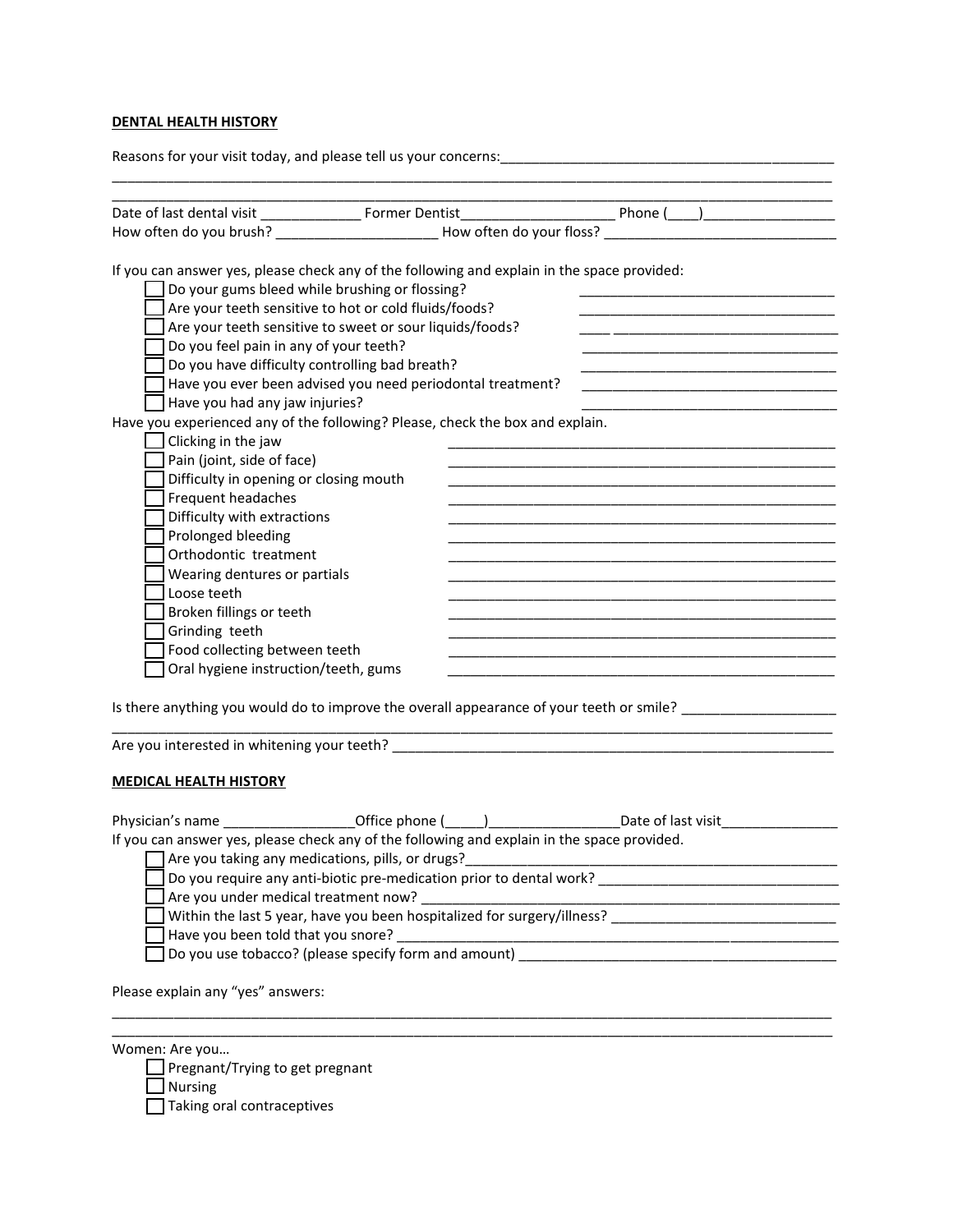|                     | Are you allergic to any of the following? Please check boxes if "yes". |                  |                   |
|---------------------|------------------------------------------------------------------------|------------------|-------------------|
| Aspirin             | <b>Penicillin</b>                                                      | <b>Codeine</b>   | <b>Acryilic</b>   |
| $\Box$ Metal        | <b>Latex</b>                                                           | Sulfa Drugs      | Local Anesthetics |
| <b>Barbiturates</b> | lodine                                                                 | <b>Sedatives</b> | lOther            |
|                     |                                                                        |                  |                   |

Have you experienced any of the following? Please check the box and explain in the space below.

| <b>AIDS/HIV Positive</b>  | Emphysema                        | Osteoporosis                |
|---------------------------|----------------------------------|-----------------------------|
| Alzheimer's Disease       | <b>Epilepsy or Seizures</b>      | Pain in Jaw Joints          |
| Anaphylaxis               | <b>Excessive Bleeding</b>        | Psychiatric Care            |
| Anemia                    | <b>Fainting Spells/Dizziness</b> | <b>Radiation Treatments</b> |
| Anorexia/Bulimia          | Frequent Cough                   | lReflux                     |
| Anxiety                   | Glaucoma                         | Renal Dialysis              |
| Arthritis/Gout            | Heart-Irregular Beat/Murmur      | Scarlet Fever               |
| Artificial Heart Valve    | Heart-Angina/Attack              | Shingles                    |
| Artificial Joint          | Heart-Disease/Failure            | Sickle Cell Disease         |
| <b>Asthma</b>             | Heart-Pacemaker                  | Sinus Trouble               |
| <b>Blood Clots</b>        | Hemophilia                       | Sjogren's Syndrome          |
| <b>Blood Disease</b>      | <b>Hepatitis B</b>               | Sleep Apnea                 |
| Blood Transfusion         | <b>Hepatitis C</b>               | Spina Bifida                |
| <b>Breathing Problems</b> | High Blood Pressure              | Stomach/Intestinal Disease  |
| Cancer                    | <b>High Cholesterol</b>          | lStroke                     |
| Chemical Dependency       | Hypoglycemia                     | Swelling of Limbs           |
| Chemotherapy              | Kidney Problems                  | <b>Thyroid Problems</b>     |
| Chest Pains               | Leukemia                         | Tonsillitis                 |
| Cold Sores/Fever Blisters | Liver Disease                    | Tuberculosis                |
| Cortisone Medicine        | Low Blood Pressure               | <b>Tumors or Growths</b>    |
| <b>Diabetes</b>           | Lung Disease                     | <b>Ulcers</b>               |
| Drug Addiction            | Mitral Valve Prolapse            | <b>Venereal Disease</b>     |
|                           |                                  |                             |

Explain/Other

## **AUTHORIZATION AND RELEASE**

To the best of my knowledge, the above information is complete and correct. I understand that it is my responsibility to inform this office if there is a change in my health or that of my children. I certify that I, and /or my dependent(s), have insurance coverage with \_\_\_\_\_\_\_\_\_\_\_\_\_\_\_\_\_\_\_\_\_\_\_\_\_\_\_\_\_\_and assign directly to Marshall Family Dentistry all insurance benefits, if any, otherwise payable to me for services rendered. I understand that I am financially responsible for all charges whether or not paid by insurance. I authorize the use of my signature on all insurance submissions.

\_\_\_\_\_\_\_\_\_\_\_\_\_\_\_\_\_\_\_\_\_\_\_\_\_\_\_\_\_\_\_\_\_\_\_\_\_\_\_\_\_\_\_\_\_\_\_\_\_\_\_\_\_\_\_\_\_\_\_\_\_\_\_\_\_\_\_\_\_\_\_\_\_\_\_\_\_\_\_\_\_\_\_\_\_\_\_\_\_\_\_\_\_

Dr. Marshall and Dr. Hays may use my health care information and my disclose such information to the above-named insurance company(ies) and their agents for the purpose of obtaining payment for services and determining insurance benefits or the benefits payable for related services. This consent will end when the current treatment plan is completed or two years from the date signed below.

\_\_\_\_\_\_\_\_\_\_\_\_\_\_\_\_\_\_\_\_\_\_\_\_\_\_\_\_\_\_\_\_\_\_\_\_\_\_\_\_\_\_\_\_\_\_\_\_\_\_\_\_\_ \_\_\_\_\_\_\_\_\_\_\_\_\_\_\_\_\_\_\_

\_\_\_\_\_\_\_\_\_\_\_\_\_\_\_\_\_\_\_\_\_\_\_\_\_\_\_\_\_\_\_\_\_\_\_\_\_\_\_\_\_\_\_\_\_\_\_\_\_\_\_\_\_\_\_\_\_\_ \_\_\_\_\_\_\_\_\_\_\_\_\_\_\_\_\_\_\_\_\_

Signature of Patient, Guardian or Personal Representative(or typed if submitted electronically) Date

Please print name of Patient, Parent, Guardian or Personal Representative Relationship to Patient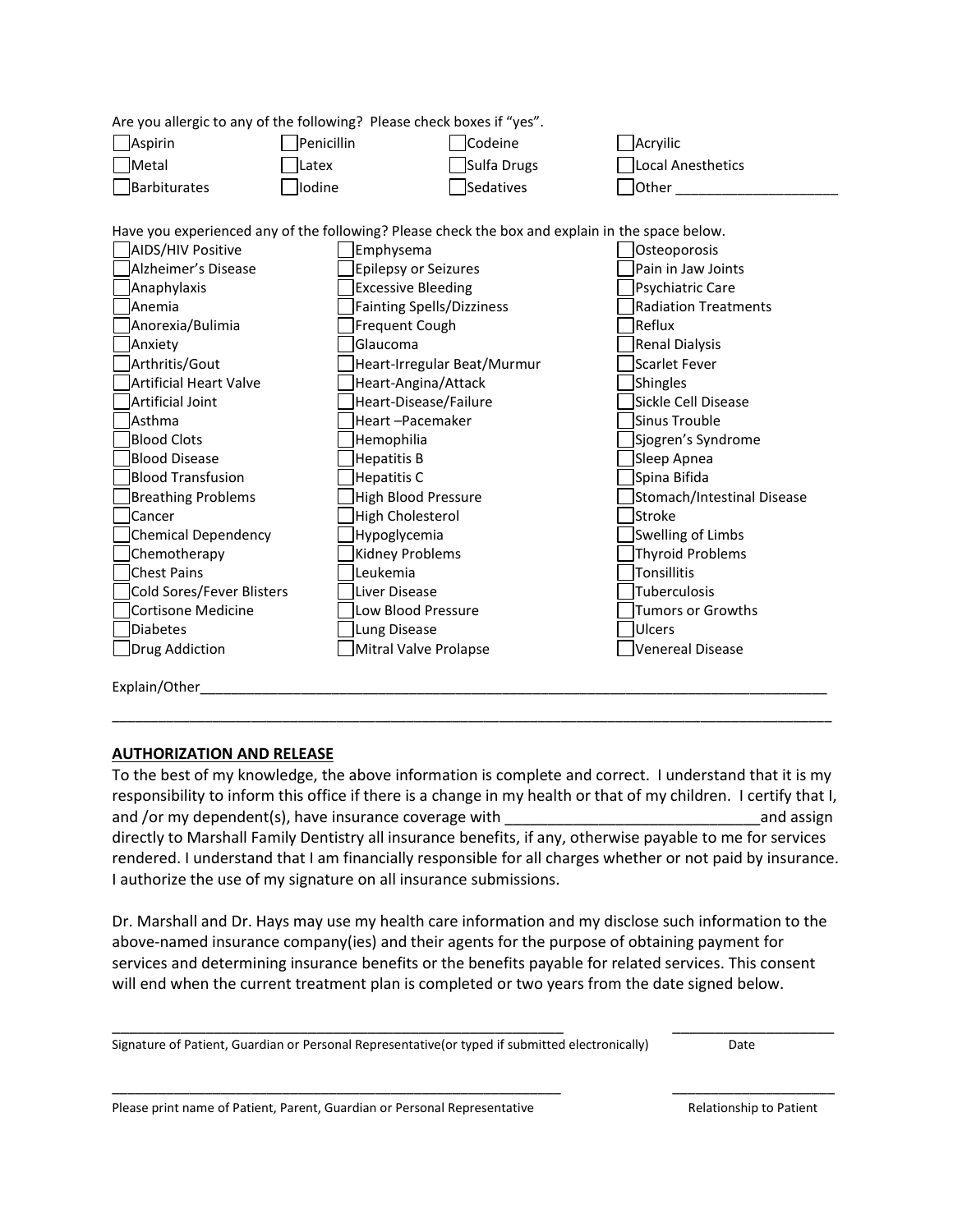# Marshall Family Dentistry

## Family & Cosmetic Dental Care

## POLICY FOR EXCEPTIONAL CARE AND PAYMENT

Ensuring that our patients receive exceptional care is the goal of our practices.

Payment is due at the time of treatment. This policy allows us to maintain our quality of care. We accept cash, check, and all major credit cards. We also provide payment options through CareCredit and CapitalOne HealthCare. These options allow treatment to begin immediately while allowing you the flexibility of payment plans.

If *statement billing* through CareCredit or CapitalOne HealthCare is your choice, we will assist you in completing the process. Applying for CareCredit of CapitalOne HealthCare only takes a few minutes and there is no application fee. Upon approval, payment is made directly to this office from either institution.

For an estimate of monthly payments, please feel free to ask our staff. Remember, we are here to provide you with the finest care and also want to provide a financial plan to meet your needs.

\_\_\_\_\_\_\_\_\_\_\_\_\_\_\_\_\_\_\_\_\_\_\_\_\_\_\_\_\_\_\_\_\_\_\_\_\_ \_\_\_\_\_\_\_\_\_\_\_\_\_\_\_\_\_\_\_\_\_\_\_

Signature of Responsible Party **Date** Date **Date**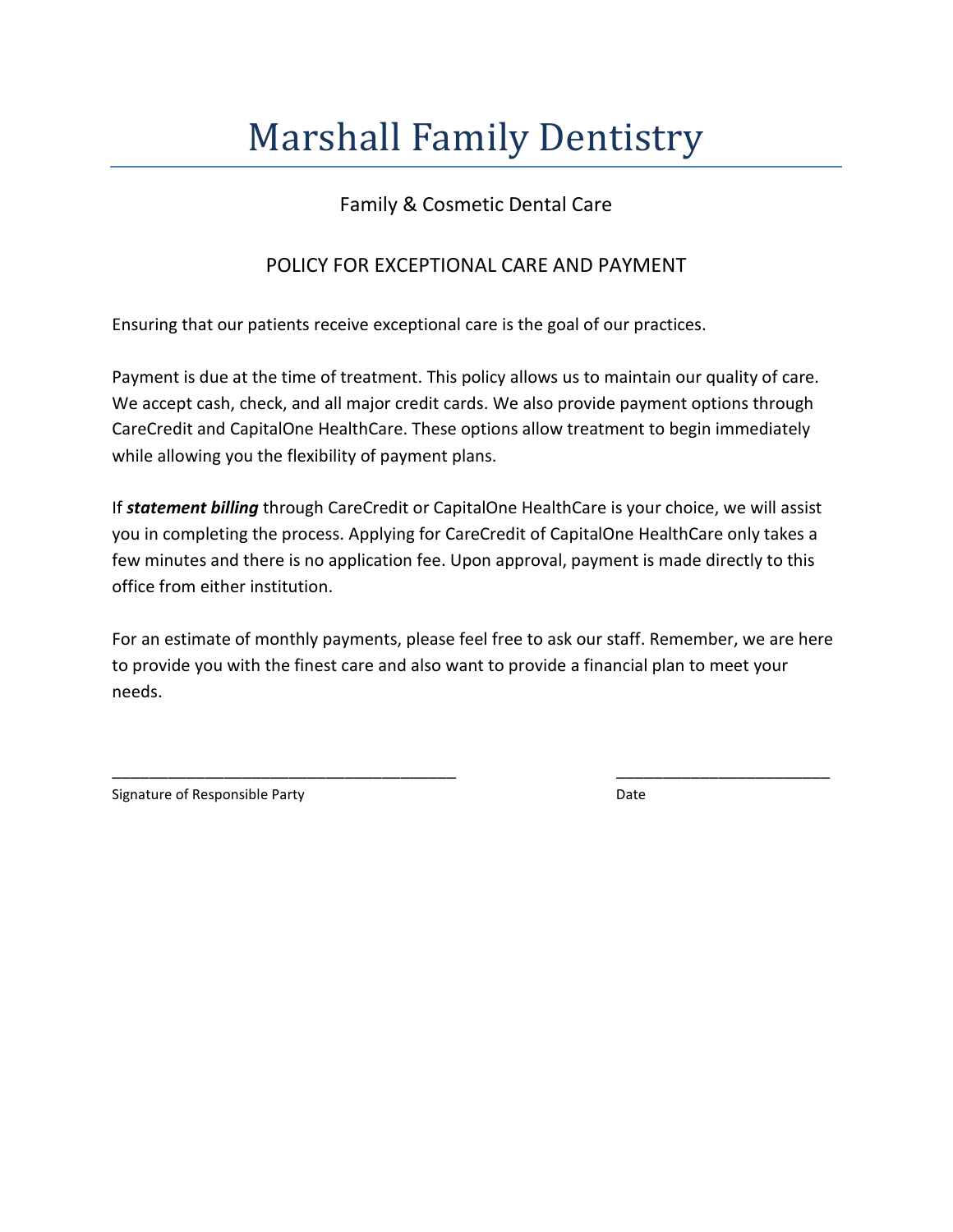## Marshall Family Dentistry 8830 South Yale Avenue Tulsa, Oklahoma 74137-3551 918-492-6200

## ACKNOWLEDGEMENT OF RECEIPT OF NOTICE OF PRIVACY PRACTICES

I may refuse to sign this acknowledgement.

I have received a copy of Marshall Family Dentistry's Notice of Privacy Practices.

Please Print Name

\_\_\_\_\_\_\_\_\_\_\_\_\_\_\_\_\_\_\_\_\_\_\_\_\_\_\_\_\_\_\_\_\_\_\_\_\_\_\_\_\_\_\_\_\_\_\_\_\_\_\_\_\_\_\_\_\_\_\_\_

\_\_\_\_\_\_\_\_\_\_\_\_\_\_\_\_\_\_\_\_\_\_\_\_\_\_\_\_\_\_\_\_\_\_\_\_\_\_\_\_\_\_\_\_\_\_\_\_\_\_\_\_\_\_\_\_\_\_\_\_

\_\_\_\_\_\_\_\_\_\_\_\_\_\_\_\_\_\_\_\_\_\_\_\_\_\_\_\_\_\_\_\_\_\_\_\_\_\_\_\_\_\_\_\_\_\_\_\_\_\_\_\_\_\_\_\_\_\_\_\_

Signature

Date

Office Use Only

 We attempted to obtain written acknowledgement of receipt of our Notice of Privacy Practices, but acknowledgement could not be obtained because:

- $\Box$  Individual refused to sign
- $\Box$  Communication barriers prohibited obtaining the acknowledgement

\_\_\_\_\_\_\_\_\_\_\_\_\_\_\_\_\_\_\_\_\_\_\_\_\_\_\_\_\_\_\_\_\_\_\_\_\_\_\_\_\_\_\_\_\_\_\_\_\_\_\_\_\_

\_\_\_\_\_\_\_\_\_\_\_\_\_\_\_\_\_\_\_\_\_\_\_\_\_\_\_\_\_\_\_\_\_\_\_\_\_\_\_\_\_\_\_\_\_\_\_\_\_\_\_\_\_

- An emergency situation prevented us from obtaining acknowledgement
- Other: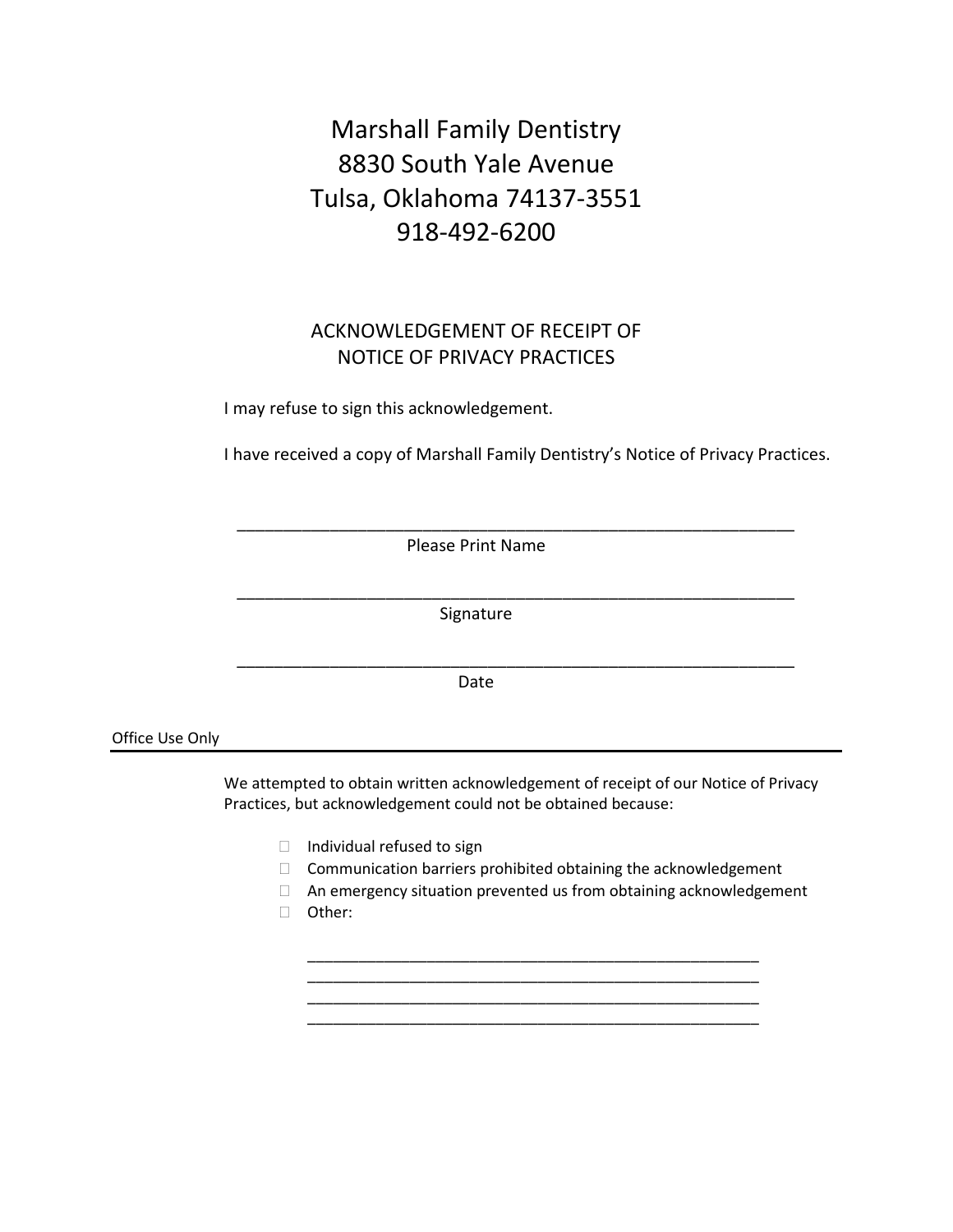## **MARSHALL FAMILY DENTISTRY**

## **Authorization for Use or Disclosure of Protected Health Information**

| Patient Name | Date of Birth |
|--------------|---------------|

Many of our patients allow an individual such as their spouse, parents or others to call and request dental or billing information. Under the requirements of HIPAA, we are not allowed to give this information to anyone without the patient's consent. If you wish to have your information released, you must sign this form. Signing this form will only give information to the names listed below.

I hereby authorize the use or disclosure of the Protected Health Information described below to be provided to or obtained by the following:

| Name: | <b>Relationship:</b> |
|-------|----------------------|
| Name: | <b>Relationship:</b> |
| Name: | <b>Relationship:</b> |

Information authorized for use or disclosure, or to be obtained:

- A. Disclose my complete dental record (including but not limited to diagnoses, treatment, and billing, for all conditions)
- B. Form of Disclosure (an electronic record or hard copy)

I may revoke this authorization at any time, in writing, except revocation will not apply to information already retained, used or disclosed in response to this authorization. I may revoke this document by presenting my written revocation as provided in the Notice of Privacy Rights. Unless revoked, I would like this permission to be indefinite or until (date).

\_\_\_\_\_\_\_\_\_\_\_\_\_\_\_\_\_\_\_\_\_\_\_\_\_\_\_\_\_\_\_\_\_\_\_\_\_\_\_\_ \_\_\_\_\_\_\_\_\_\_\_\_\_\_\_\_\_\_\_\_\_\_\_\_\_\_\_

SIGNATURE OF PATIENT **DATE** 

SIGNATURE OF PERSONAL REPRESENTATIVE **EXAMPLE 20 YO A SIGNATURE DATE** 

\_\_\_\_\_\_\_\_\_\_\_\_\_\_\_\_\_\_\_\_\_\_\_\_\_\_\_\_\_\_\_\_\_\_\_\_\_\_\_\_\_\_ \_\_\_\_\_\_\_\_\_\_\_\_\_\_\_\_\_\_\_\_\_\_\_\_\_\_

\_\_\_\_\_\_\_\_\_\_\_\_\_\_\_\_\_\_\_\_\_\_\_\_\_\_\_\_\_\_\_\_\_\_\_\_\_\_\_\_\_\_\_\_\_\_\_\_\_\_\_\_\_\_\_\_\_\_\_\_\_\_\_\_\_\_\_\_\_\_\_\_\_\_\_\_\_\_\_\_\_ DESCRIPTION OF REPRESENTATIVES AUTHORITY TO ACT FOR THE PATIENT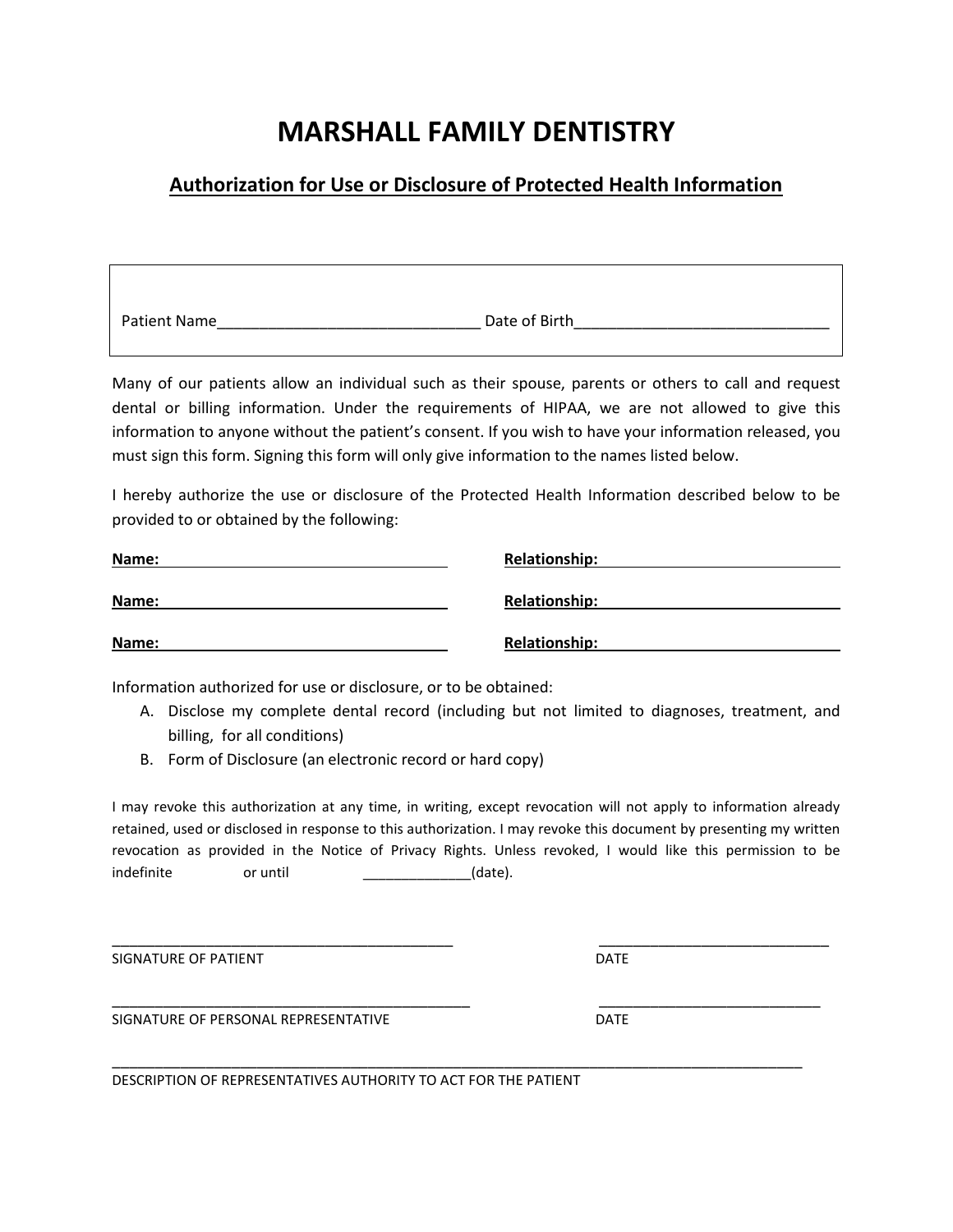## Marshall Family Dentistry 8830 South Yale Avenue Tulsa, Oklahoma 74137‐3351 918‐492‐6200

### NOTICE OF PRIVACY PRACTICES

This notice is to inform you that your personal health information will only be used for purposes of treatment in our facility and will not be misused or disclosed by/to anyone outside of our practice. You may gain access to this information if you desire.

Please review it carefully. The privacy of your health information is important to us.

#### **Our Legal Duty**

We are required by applicable federal and state law to maintain the privacy of your health information. We are also required to give you notice about our privacy practices, our legal duties, and your rights concerning your health information. We must follow the privacy practices that are described in this notice while it is in effect. This notice takes effect on April 14, 2003 and will remain in effect.

We reserve the right to change our privacy practices and the terms of this notice at any time provided such changes are permitted by applicable law. We reserve the right to make the changes in our privacy practices and the new terms of our notice effective for all health information that we maintain, including health information we created or received before we made the changes. Before we make a significant change in our privacy practices, we will change this notice and make the new notice available upon request.

You may request a copy or our notice at any time. For more information about our privacy practices or for additional copies of this notices, please contact us using the information listed at the end of this notice.

#### **Uses and Disclosures of Health Information**

We use and disclose health information about you for treatment, payment, and healthcare operations for example.

**Treatment:** We may use or disclose your health information to a physician or other healthcare provider who is currently providing treatment to you.

Payment: We may use and disclose your health information to obtain payment for services we provide to you (i.e. insurance companies).

**Healthcare Operations:** We may use and disclose your health information in connection with our healthcare operations. Healthcare operations include quality assessment and improvement activities, reviewing the competence or qualifications of healthcare professional, evaluating practitioner and provider performance conducting training programs, accreditation, certification, licensing or credentialing activities.

#### **Your Authorization**

You may give us written authorization to use your health information or to disclose it to anyone for any purpose (e.g., a family member picking up records, referral to a dental specialist, etc.). If you give us an authorization, you may revoke it in writing at any time. Your revocation will not affect any use or disclosure permitted by your authorization while it was in effect. Unless you give a written authorization, we cannot use or disclose your health information for any reason except those described in this notice.

#### **To Your Family and Friends**

We must disclose your health information to you, as described in the Patient Rights section of this Notice. We may disclose your health information to a family member, friend or other person to the extent necessary to help with your healthcare or with payment for your healthcare but only if you agree that we may do so.

#### **Persons Involved in Care**

We may use or disclose health information to notify, or assist in the notification of (included identifying or locating) a family member, your personal representative or another person responsible for your care, of your location, your general condition or death. If you are present, then prior to use or disclosure of your health information, we will provide you with an opportunity to object to such uses of disclosures. In the event of your incapacity or emergency circumstances, we will disclose health information based on a determination using our professional judgment disclosing only health information that is directly relevant to that person's involvement in your healthcare. We will also use our professional judgment and our experience with common practice to make reasonable inferences of your best interest in allowing a person to pick up filled prescriptions, medical supplies, x-rays, or other similar forms of health information.